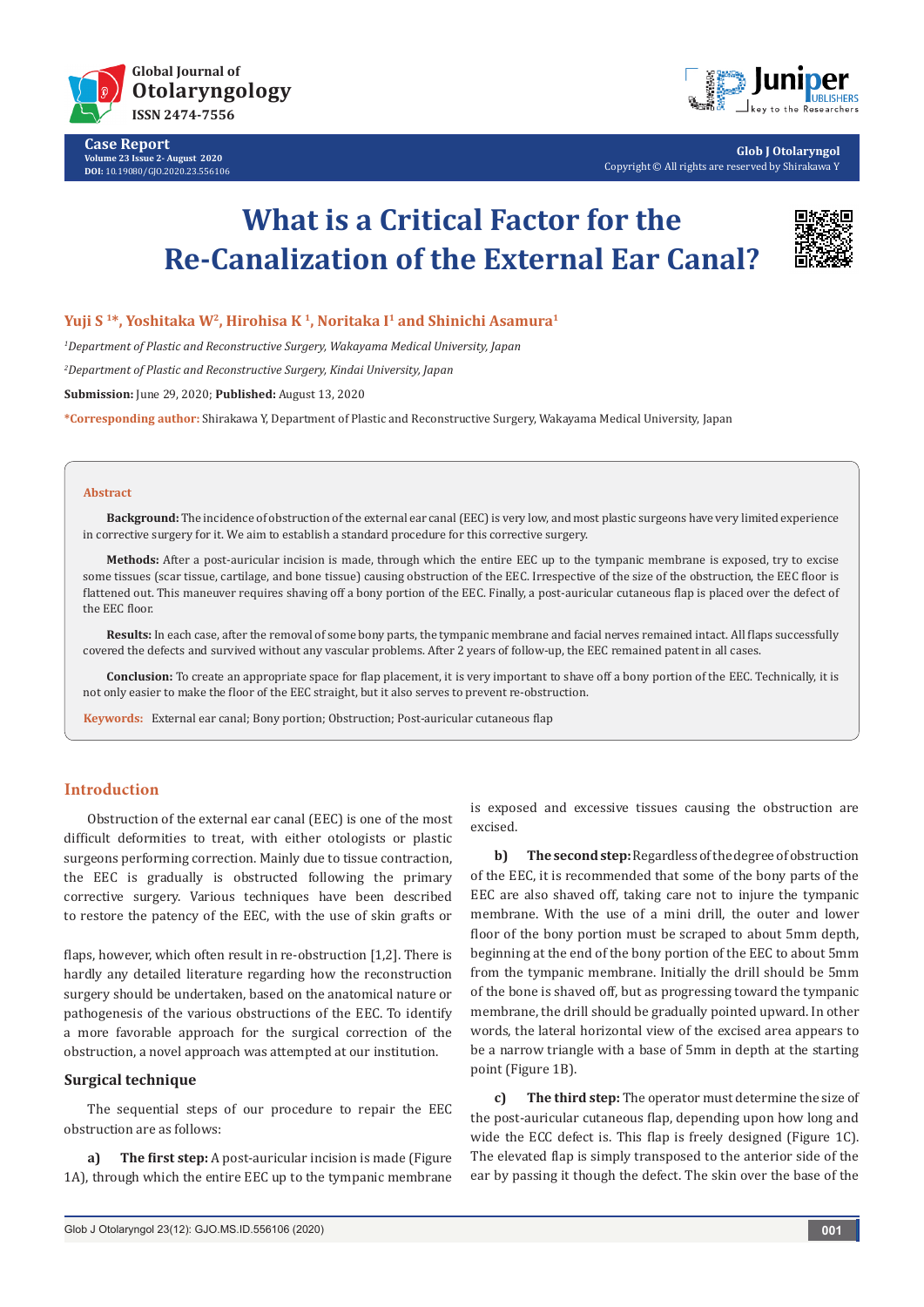flap is denuded. Finally, the post-auricular incision is closed with sutures. To maintain the flap attached to the underlying tissue in the deep portion of the EEC, tanponade is necessary because suturing in the deep EEC is impossible.



**Figure 1:** A-The post-auricular incision (dark line); B-With a lateral EEC view, the upward curvature of the cartilaginous portion and downward curvature of the bony portion can be noted (↑). The obstruction is located at the boundary between the bony and cartilaginous portions (gray area); C-The post-auricular cutaneous flap is designed over the excised area. The gray area indicates the denuded skin of the flap. P: Post-auricular cutaneous flap.

The key to successful surgery is collaboration between otologists and plastic surgeons. It is also necessary to use microscopic surgical techniques.

### **Results**

In the 3 cases requiring the removal of some bony parts, the tympanic membrane and facial nerves remained intact. All flaps successfully covered the defects and survived without any vascular problems. After 2 years of follow-up, the EEC remained patent in all cases.

### **Representative case presentation**

A 65-year-old man. He had suffered from a mandibular condyle

fracture due to a traffic accident, which resulted in difficulty biting and fully opening the mouth. Even though he had been treated at an oral surgical clinic, he suffered from intermittent bleeding from the right ear. He subsequently developed a hearing defect, and so he visited the ear-nose-throat department of our institution. Obstruction of the EEC was diagnosed, and surgical management was recommended with the collaboration of a plastic surgeon and otologist. Examination showed an intact opening of the EEC visually, but the EEC was completely blocked at about 5mm from the opening (Figure 2A). He could not carry on daily conversations because he had a left ear hearing defect, which had developed a long time before the accident.



Figure 2: A-Before repair; B-The post-auricular cutaneous flap is designed over the excised area. The yellow area indicates the denuded skin of the flap. The flap is transposed to the bony portion of the EEC side by passing it through the defect. The yellow line indicates the denuded skin of the flap; C-Immediately after repair.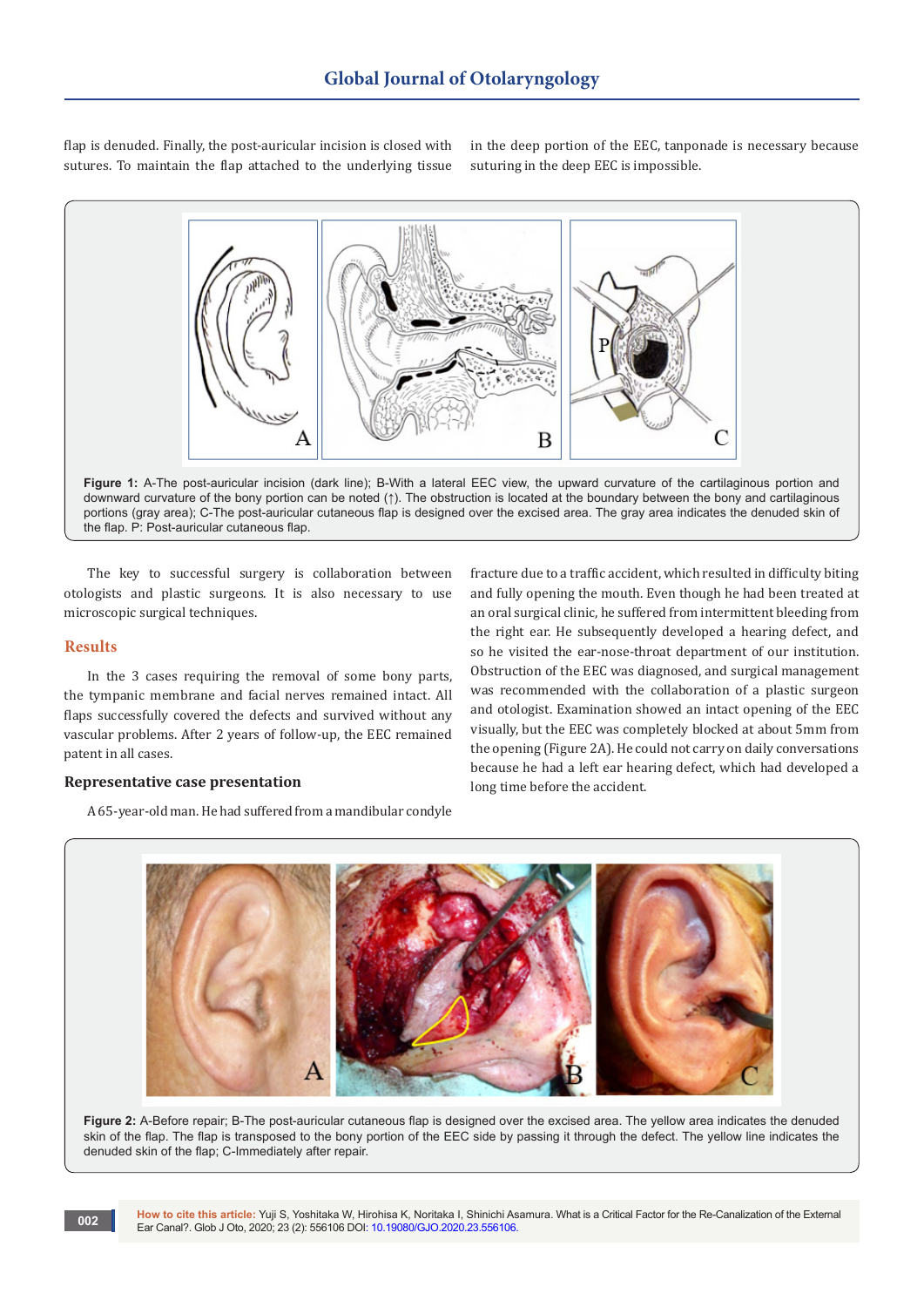



Through a posterior auricular incision, the cartilaginous portion of the right EEC was reached. The EEC was obstructed at the boundary between the bony and cartilaginous portions. The tympanic membrane appeared to be normal. The scar tissue, damaged cartilage, and appropriate bony portion were excised totally. The bony portion was shaved off to create a straight tunnel from the opening until the tympanic membrane. The excised area was covered with a post-auricular cutaneous flap (Figure 2B & 2C). After the surgery, a tampon was inserted into the EEC for two weeks. His auditory function became fully restored and he could carry on ordinary conversations. The EEC remained open at approximately two years postoperatively.

## **Discussion**

The main purpose of reconstructive surgery for EEC obstruction must be to re-establish an adequate diameter of the EEC, maintaining the auditory function. The most critical point of this surgery is shaving off the floor of the bony portion of the ECC to create a space where the flap will be placed. An obstruction of the EEC requiring reconstruction can result from several different causes, such as trauma, burns, inflammation, and malformations [1-5]. It is very important to be aware that the location and size of the obstruction can differ, depending on the pathogenesis. If it is a congenital malformation, the entire EEC is obstructed or there may be total absence of the bony or cartilaginous portion of the EEC. On the other hand, if it is acquired, usually either through trauma or burn, in general, the obstruction is located at the boundary between the bony and cartilaginous portion. Therefore, in the latter case, the bony portion is left untouched. Obstruction of the EEC frequently occurs due to extensive scar contracture.

The distance from the opening of the EEC to the tympanic membrane is about 25mm. The external one half of the EEC is mainly composed of cartilage, and the other half of bone. There are two fissures of Santorini, which play the role of cushions to

maintain the mobility of the cartilaginous portion of the EEC where there is a channel in which nerves and vessels run [6]. These structures are vulnerable to strong pressure (Figure 3). Physiologically, the natural EEC is not a straight tunnel, but slightly torturous, with narrow and wide portions and it is almost impossible to restore the torturous EEC with a flap. Therefore, it is technically much easier to make it straight to create the new EEC and maintain its adequate diameter. If the bony portion is not straight, it is more likely to lead to EEC obstruction. Its secondary functions can be to maintain the patency of the EEC for removal of the accumulated ear debris and normal cosmetic appearance.

Numerous surgical techniques, such as simple stenting, dilating stent, skin grafts, which may be most common, and preauricular and/or post-auricular skin flaps, have been advocated to solve the problems mostly related to obstruction [5, 7-11]. It is extremely difficult to determine which procedure is optimal. Regardless of the location of the obstruction, a skin graft alone is not effective to appropriately reconstruct the EEC, mainly because tissue contracture is inevitable, and it is necessary to keep a stent in the EEC for a prolonged period in order to maintain its patency. Because the operative field is very deep and narrow, it is almost impossible to suture the entire skin graft to the underlying tissue in the deep portion of the EEC; therefore, the skin graft is not firmly fixed to the underlying tissue, and so it is more likely to lead to obstruction of the EEC. Based on my personal experience, a skin graft is not suitable to treat EEC obstruction.

Most of the cases reported to the present involved EEC restoration for congenital malformation. The surgical approach involved a post-auricular incision. This incision is advantageous for this type of re-canalization operation. After the incision has been made along the old scar, the size of the post-auricular cutaneous flap can be designed easily. This technique can also be applied to repair a secondary obstruction after a primary repair fails. There are reports of employing cartilage and skin